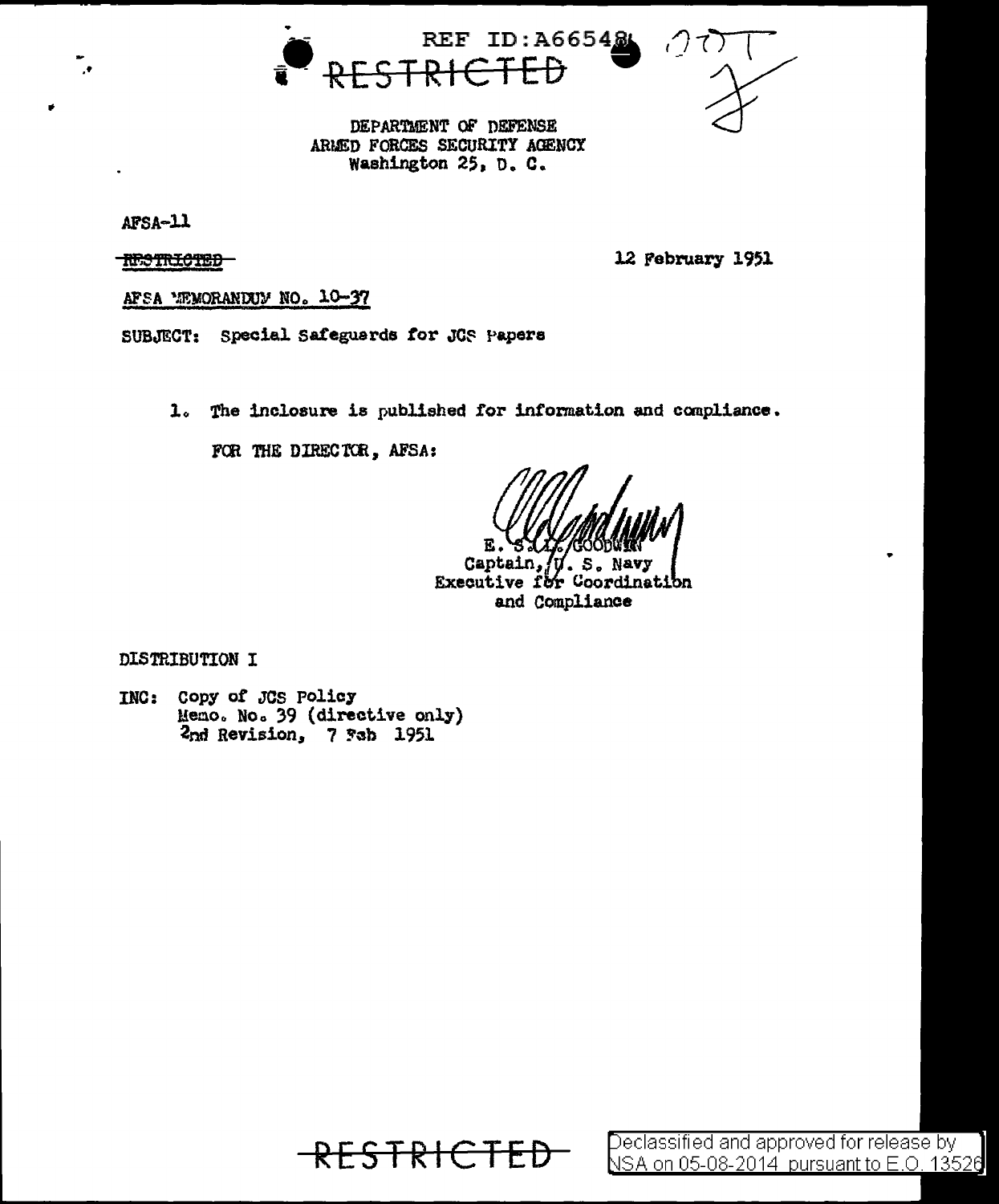

## DIRECTIVE

## TO ALL COMMITTEES AND AGENCIES OF THE JOINT CHIEFS OF STAFF

SUBJECT: Special Safeguards for J. C. S. Papers Containing Highly Secret Information.

1. To avoid infringement upon or abridgement of the statutory responsibilities of the Joint Chiefs of Staff as the principal military advisors to the President, the National Security Council, and the Secretary of pefense, and as a matter of insuring the security of J. C. S. papers, the distribution of such papers will not be made to any agency not under the jurisdiction of the Joint Chiefs of Staff or of the Service members thereof, except as may be specifically agreed by the Joint Chiefs of Staff. The J. C. S. committee and agency papers, including supporting data in preparation thereof, prepared for consideration of or intended for action by the Joint Chiefs of Staff will also be handled in accordance with the above procedure.

2. The security of the J. C. S. papers containing highly secret information is a matter of concern. Agencies of the Joint Chiefs of Staff within their respective organizations are charged with the safeguarding of and shall employ every suitable measure to insure the security of such papers. Special care shall be taken in the distribution within the J. C. S. agencies of papers of this type which shall be limited to officers and clerks who must know the contents thereof. Whenever possible such papers shall be separated into sections or extracts of lower classification for use as necessary by lower echelons in the Departments of the Army, the Navy, and the Air Force, and authorized agencies requiring access to limited portions of the papers. Distribution to agencies outside the Military Departments will be only as provided for in the approved recommendations of the paper concerned. The distribution of sections or extracts of such papers within the Military Departments is a responsibility of the individual Chiefs of Services.

3. When information from J. C. S. papers in addition to that specified above is required by activities of the Military Departments other than the offices of the Chiefs of Services and the Commanders under the Joint Chiefs of Staff, such information will normally be recast into the ordinary correspondence form of the Service concerned. It will be so phrased that the recipients will clearly understand it without reference to J. C. S. papers as such. The actions of the Joint Chiefs of Staff should be referred to by such phrases as "On 20 October 1950 the Joint Chiefs of Staff approved (requested) (directed)..."

4. Distribution by the Services of joint war plans and joint outline war plans will be made in a registered document status on a "need to know" basis in accordance with Policy Memorandua No. 74. Distribution of these plans to commands and agencies outside the offices of the Chiefs of Services and the Joint Staff will be made only as specifically approved by the Joint Chiefs of Staff.

Enclosure with AFSA Memorandum No. 10-37 JCS Policy Memo 39 2nd Revision

RESTRICTED